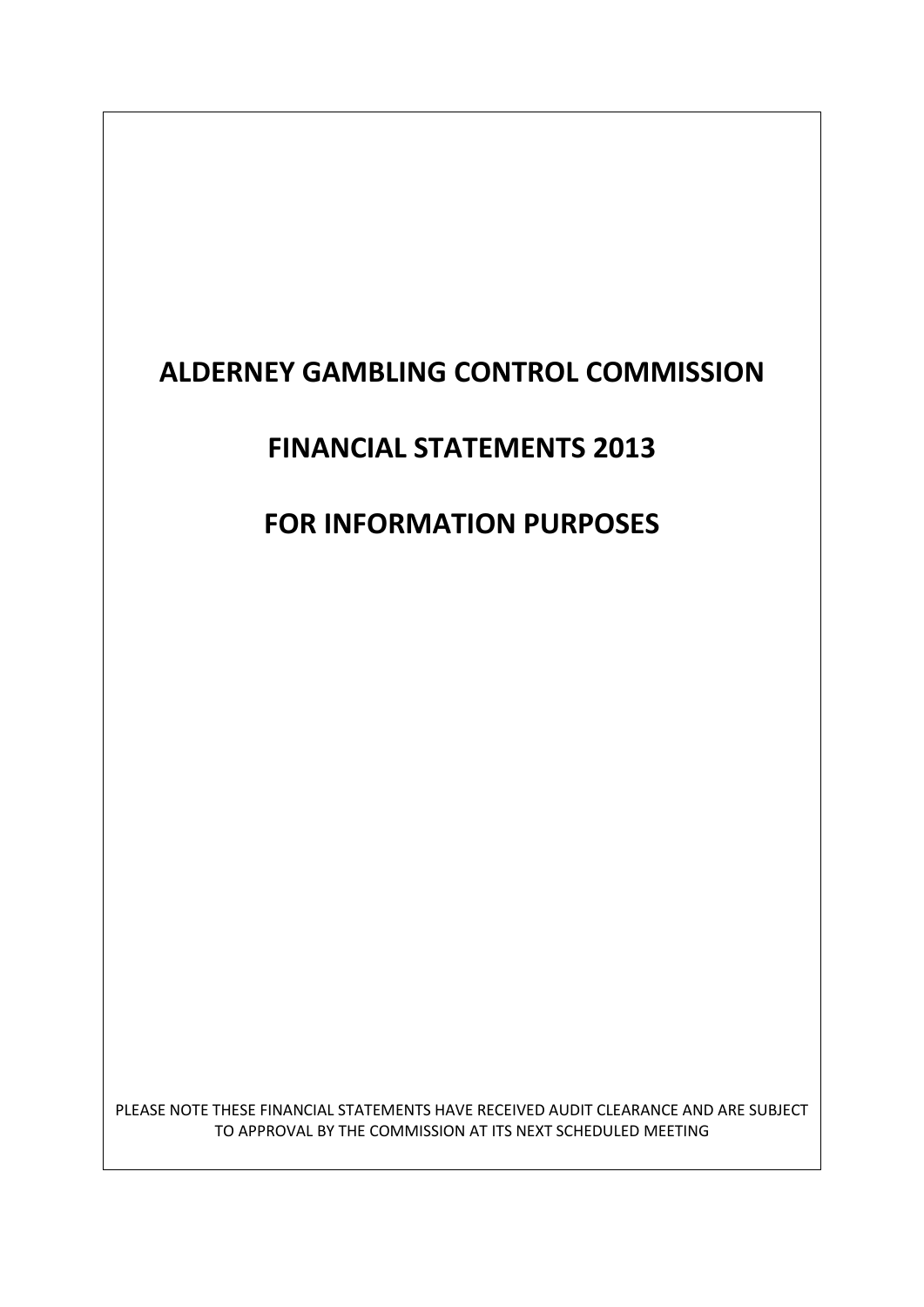**Alderney Gambling Control Commission**

**Financial Statements as at 31 December 2013**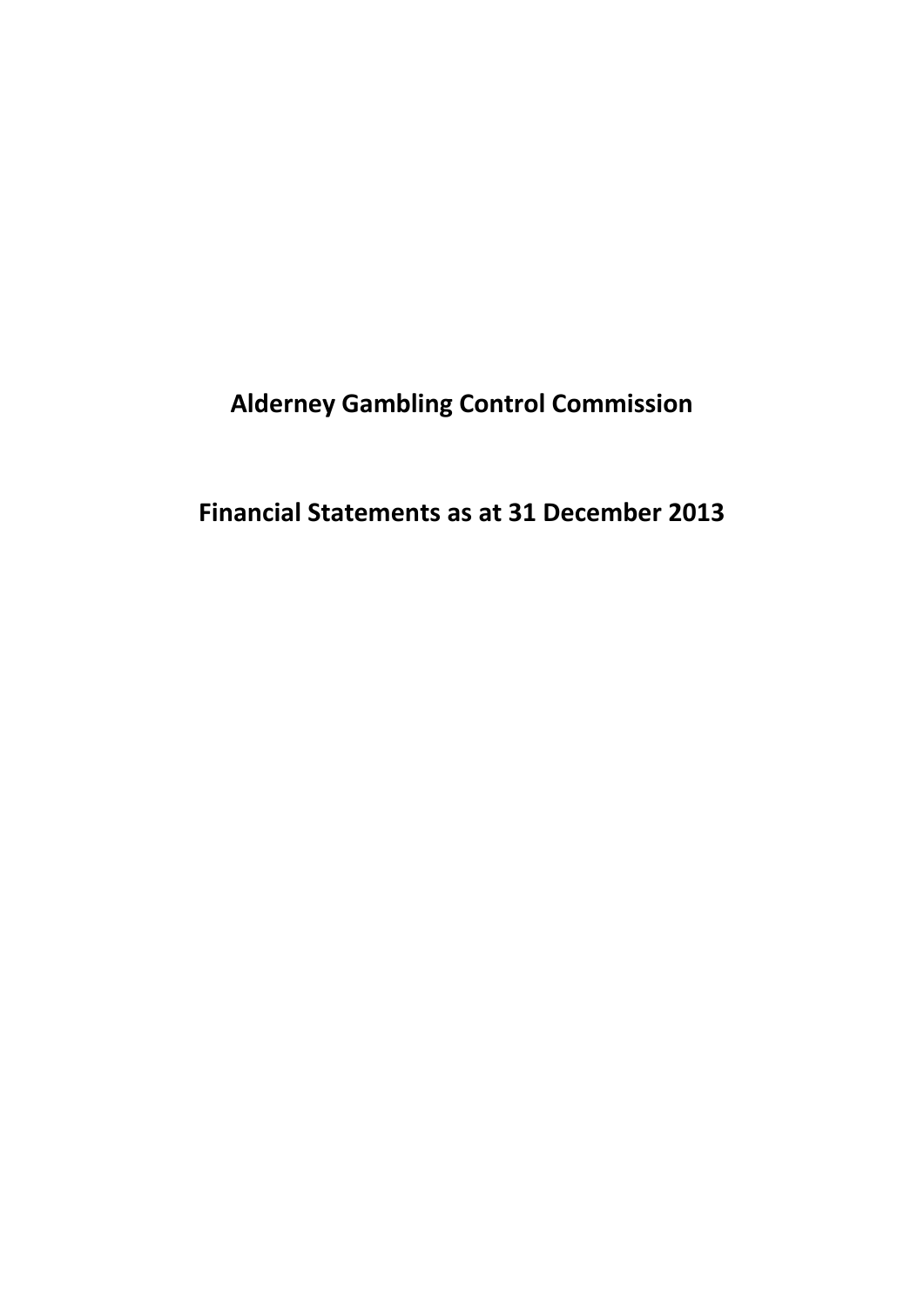### **Balance Sheet as at 31 December 2013**

|                                                                    | <b>Note</b>  | 2013<br>£                              | 2012<br>£                               |
|--------------------------------------------------------------------|--------------|----------------------------------------|-----------------------------------------|
| <b>Fixed assets</b>                                                |              |                                        |                                         |
| Computer, office equipment & furniture<br>Leasehold<br>Web hosting | $\mathbf{2}$ | 76,231<br>332,710<br>99,507<br>508,448 | 90,230<br>396,767<br>59,985<br>546,982  |
| <b>Current assets</b>                                              |              |                                        |                                         |
| Cash at bank and in hand<br>Prepayments                            | 3            | 2,515,906<br>8,990<br>2,524,896        | 2,475,258<br>$\frac{15,214}{2,490,472}$ |
| Creditors: amounts falling due within one year                     | 4            | (1,057,711)                            | (1,063,369)                             |
| <b>Net current assets</b>                                          |              | 1,467,185                              | 1,427,103                               |
| <b>Total assets less current liabilities</b>                       |              | 1,975,633                              | 1,974,085                               |
| <b>Capital and reserves</b>                                        |              |                                        |                                         |
| Retained surplus brought forward<br>Net surplus for the year       |              | 1,974,085<br>1,548                     | 1,961,083<br>13,002                     |
| <b>Retained surplus</b>                                            |              | 1,975,633                              | 1,974,085                               |

The financial statements on pages \_\_\_\_ to \_\_\_\_\_ were approved by Alderney Gambling Control Commission on March 2014 and signed on its behalf by:

Mr John Godfrey Chairman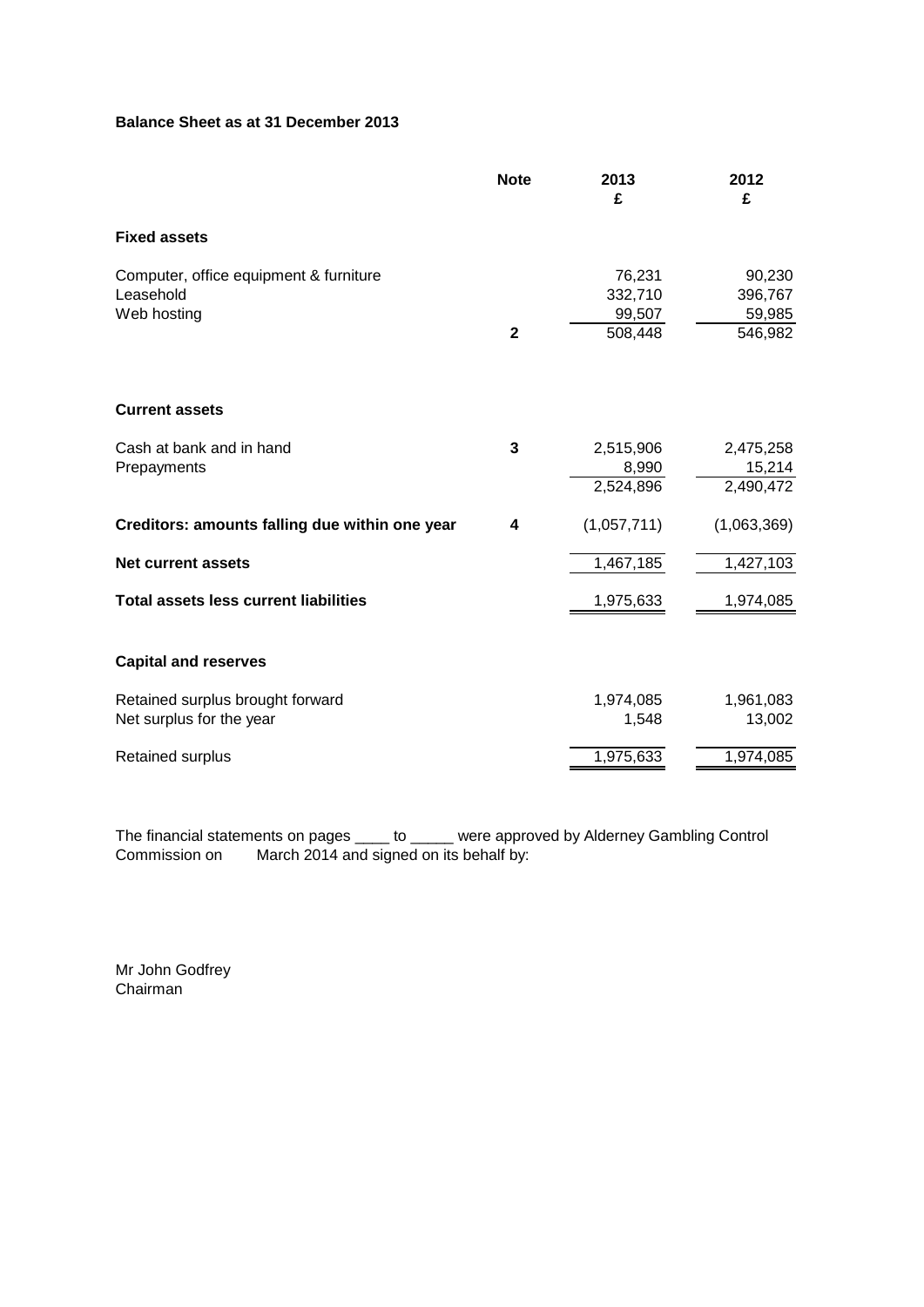### **Income statement for year ended 31 December 2013**

|                                          | <b>Note</b>    | 2013<br>£ | 2012<br>£ |
|------------------------------------------|----------------|-----------|-----------|
| <b>Income</b>                            |                |           |           |
| Licence fees                             |                | 4,710,650 | 4,835,650 |
| Fees charged to applicants and licensees |                | 582,021   | 394,476   |
| <b>Bank interest</b>                     |                | 18,746    | 20,751    |
|                                          |                | 5,311,417 | 5,250,877 |
|                                          |                |           |           |
| <b>Expenditure</b>                       |                |           |           |
| Staff costs                              | 6              | 1,793,220 | 1,617,880 |
| Commissioners' fees                      | 5              | 110,061   | 106,854   |
| Premises, furniture and equipment        |                | 78,071    | 74,732    |
| Web hosting                              |                | 107,471   | 82,000    |
| Consultancy                              |                | 183,502   | 176,996   |
| Conferences and general travel           |                | 171,526   | 152,315   |
| Postage, stationery and telephone        |                | 44,127    | 44,581    |
| Administrative expenses                  |                | 114,236   | 87,169    |
| Depreciation                             | $\mathfrak{p}$ | 143,022   | 94,469    |
|                                          |                | 2,745,236 | 2,436,996 |
| Distributions in year                    | $\overline{7}$ | 2,564,633 | 2,800,879 |
| <b>Net surplus</b>                       |                | 1,548     | 13,002    |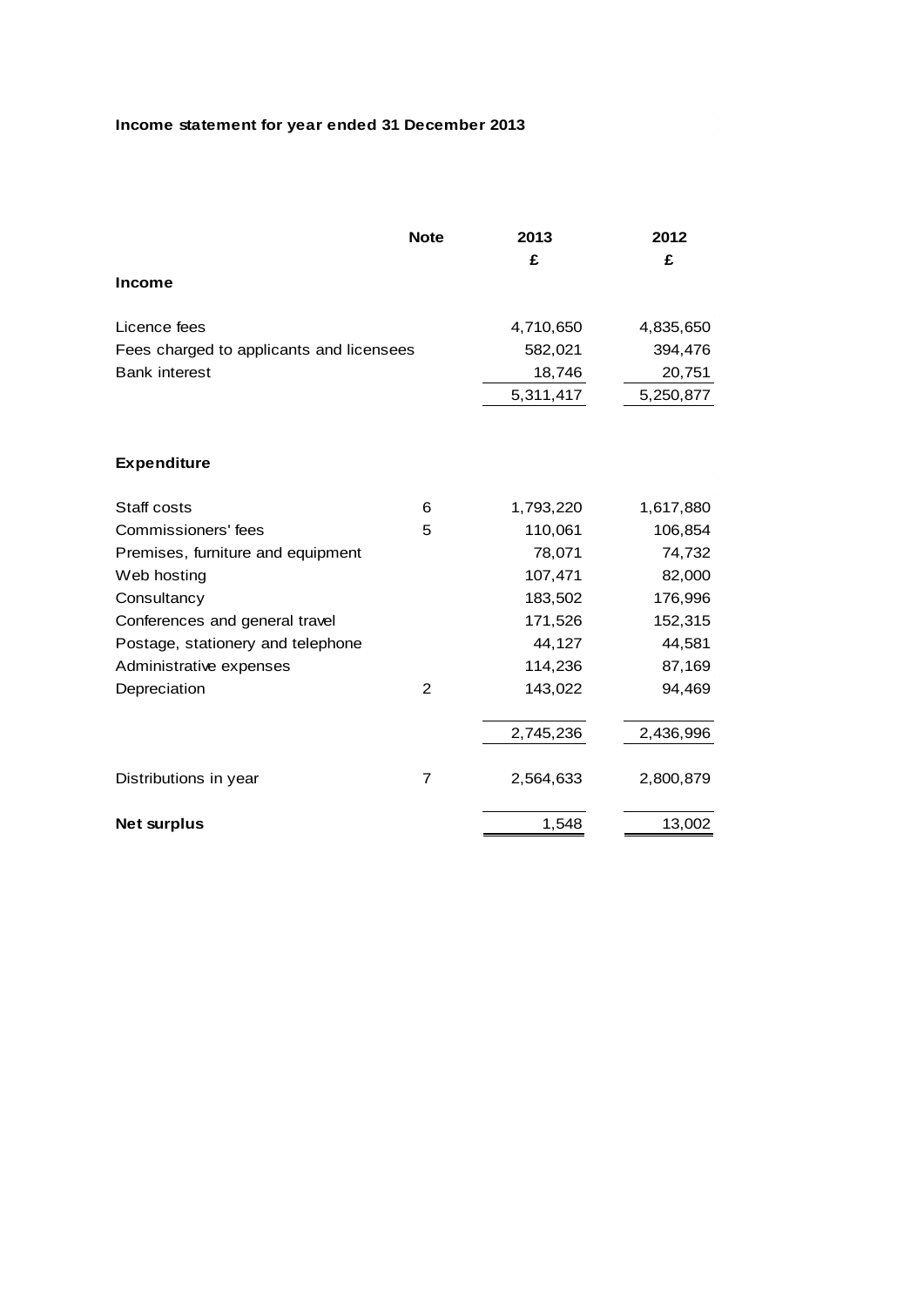#### **Notes to the financial statements for the year ended 31 December 2013**

#### **1. Basis of Accounting**

The financial statements have been prepared under the historical cost convention and in accordance with applicable UK accounting standards. The income in the financial statements is collected by the Commission on behalf of the States of Alderney. After deduction of the expenses incurred and working capital required to fund the Commission the surplus is distributed to the States of Alderney.

#### **Depreciation**

Depreciation is calculated using the straight line method at the following rates:

| • Office furniture                                           | 25% per annum |
|--------------------------------------------------------------|---------------|
| • Computers and related equipment (including change control) | 33% per annum |
| $\bullet$ St Anne's refurbishment                            | 10% per annum |

#### **Licence fees**

Under the terms of The Alderney e-Gambling Ordinance, 2009, licences granted by the Commission are valid for an indefinite period. A non-refundable licence fee is payable on issue of the licence and in advance of each anniversary of the issue of the licence. The licence fees are recognised in the Income statement in the period in which they are received.

#### **Cash flow statement**

Under Financial Reporting Standard no. 1 the Commission is exempt from the requirements to prepare a cash flow statement on the grounds of its size.

#### **Expenses**

Expenses are accounted for on an accruals basis.

#### **Leasehold**

The Commission entered into a ten year lease on the office property in Alderney, commencing in April 2008.

The rental amounts for 2013 charged to the Income statement and included in premises, furniture and equipment expenditure were £45,671 (2012 - £43,537).

The Commission is committed under the lease to make payments of £36,000 per year plus any RPI increase, subject to review in the fifth year, until the end of the lease. The rental is charged on a straight line basis over the lease term.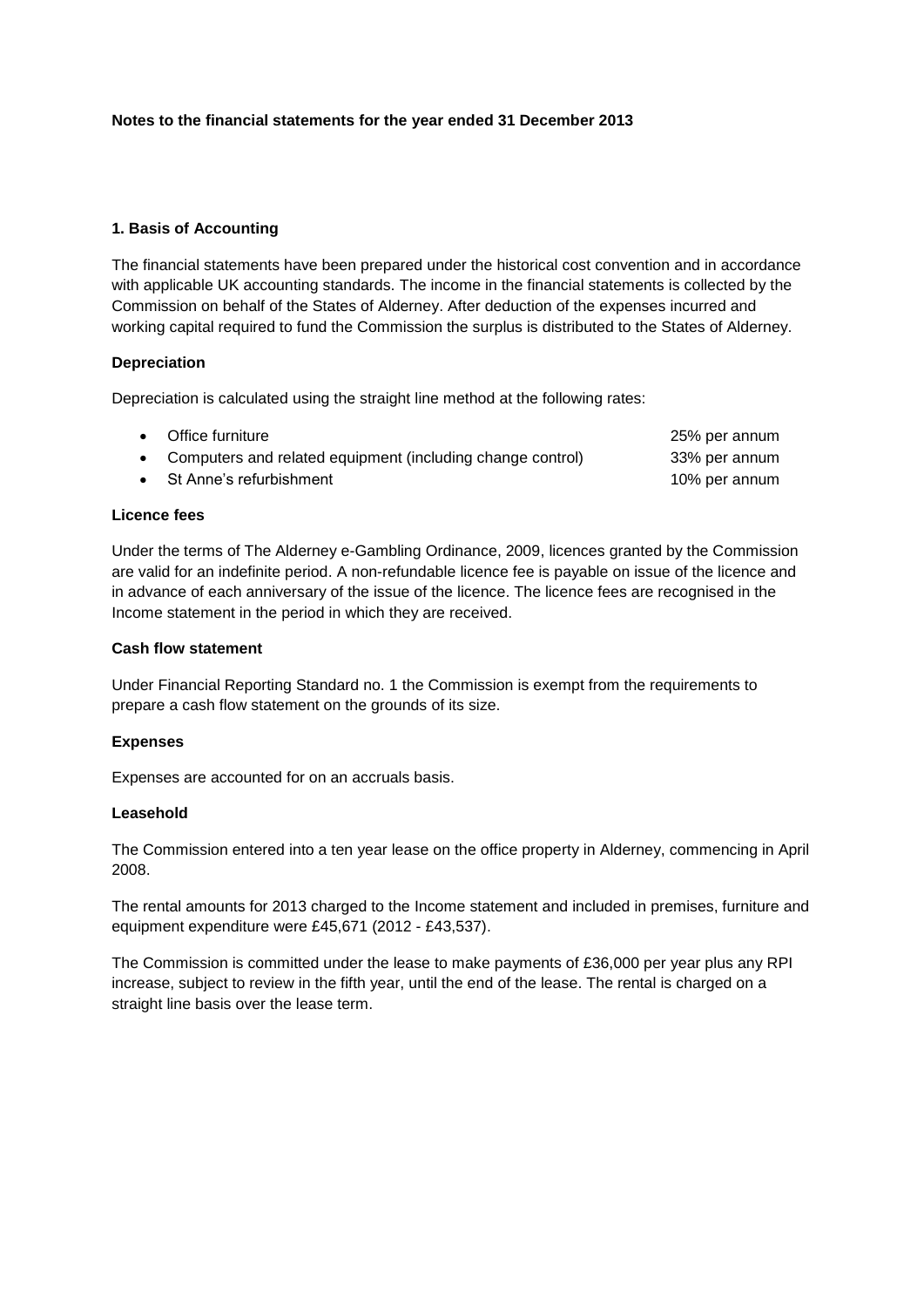| Notes to the financial statements for the year ended 31 December 2013 (continued) |  |  |
|-----------------------------------------------------------------------------------|--|--|
|                                                                                   |  |  |

| 2. Fixed assets                       | <b>Computer</b><br>equipment<br>£ | <b>Office</b><br>furniture<br>£ | Leasehold<br>£      | Web<br><b>Hosting</b><br>£ | <b>Total</b><br>£    |
|---------------------------------------|-----------------------------------|---------------------------------|---------------------|----------------------------|----------------------|
| Cost                                  |                                   |                                 |                     |                            |                      |
| At 1 January 2013<br><b>Additions</b> | 167,859<br>23,644                 | 90,547<br>0                     | 640,555<br>$\Omega$ | 211,602<br>80,844          | 1,110,563<br>104,488 |
| At 31 December 2013                   | 191,503                           | 90,547                          | 640,555             | 292,446                    | 1,215,051            |
| <b>Depreciation</b>                   |                                   |                                 |                     |                            |                      |
| At 1 January 2013<br>Charge for year  | 120,659<br>24,402                 | 47,516<br>13,242                | 243,789<br>64,056   | 151,617<br>41,322          | 563,581<br>143,022   |
| At 31 December 2013                   | 145,061                           | 60,758                          | 307,845             | 192,939                    | 706,603              |
| Net book value                        |                                   |                                 |                     |                            |                      |
| At 31 December 2013                   | 46,442                            | 29,789                          | 332,710             | 99,507                     | 508,448              |
| At 31 December 2012                   | 47,200                            | 43,031                          | 396,766             | 59,985                     | 546,982              |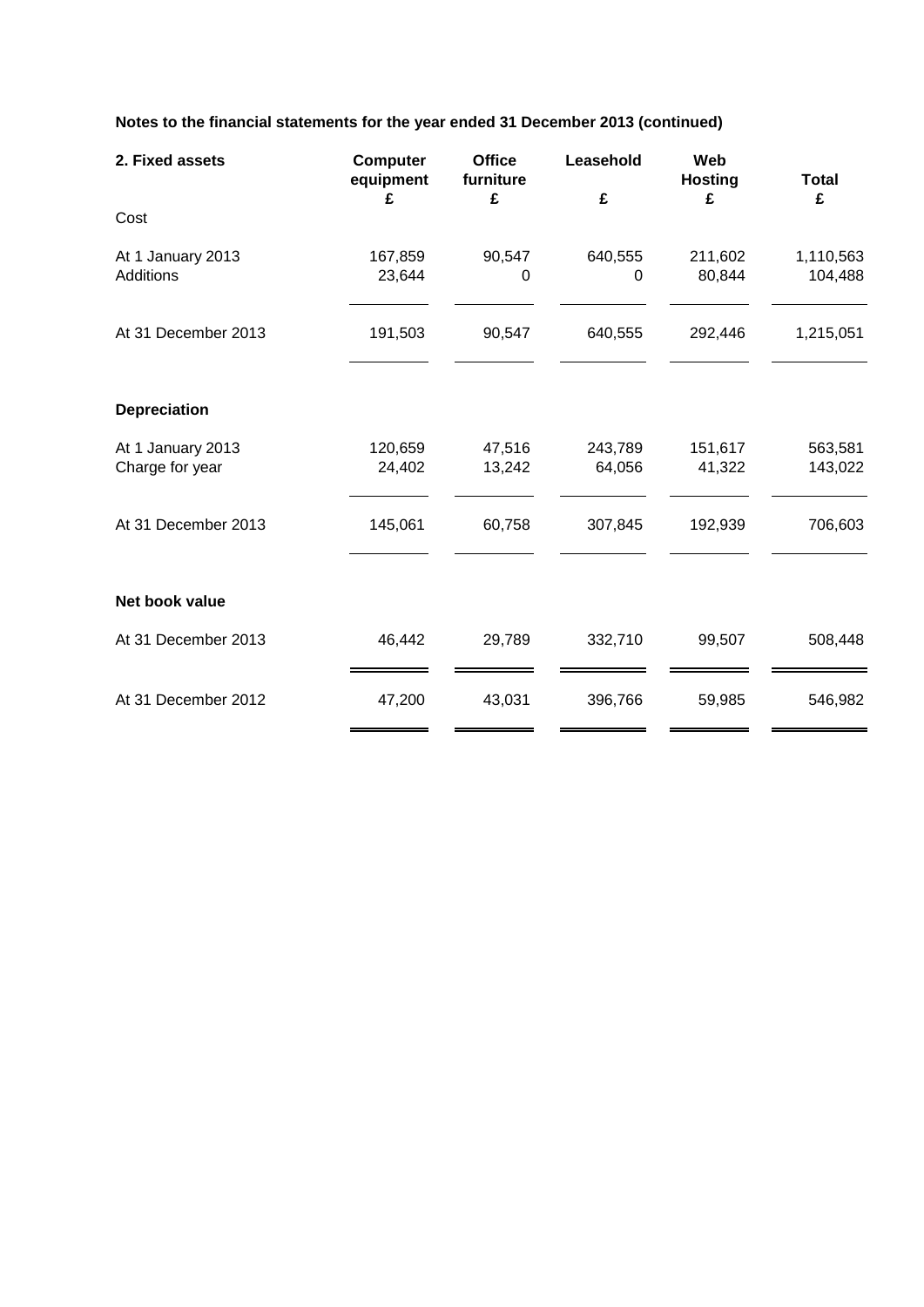**Notes to the financial statements for the year ended 31 December 2013 (continued)**

| 3. Cash at bank and in hand            | 2013<br>£ | 2012<br>£ |
|----------------------------------------|-----------|-----------|
| Cash at bank:                          |           |           |
| Business reserve account               | 354,521   | 402,660   |
| Applicant and Licensee deposit account | 943,199   | 990,123   |
| Treasury accounts                      | 1,000,017 | 1,000,017 |
| Current account                        | 218,112   | 82,362    |
| Petty cash                             | 57        | 96        |
|                                        |           |           |
|                                        | 2,515,906 | 2,475,258 |
|                                        |           |           |

#### **4. Creditors: amounts falling due within one year**

|                        | 2013      | 2012      |
|------------------------|-----------|-----------|
|                        | £         | £         |
| Refundable deposits    | 712,654   | 691,846   |
| Creditors and accruals | 345,057   | 371,523   |
|                        |           |           |
|                        | 1,057,711 | 1,063,369 |
|                        |           |           |

Refundable deposits are held against the costs of investigating applicants and inspecting licensees and may be refunded in whole or in part.

### **5. Commissioners' fees**

In accordance with the Gambling (Alderney) Law 1999, as amended, the States of Alderney ultimately meets the fees and expenses of the Commissioners, including the Chairman.